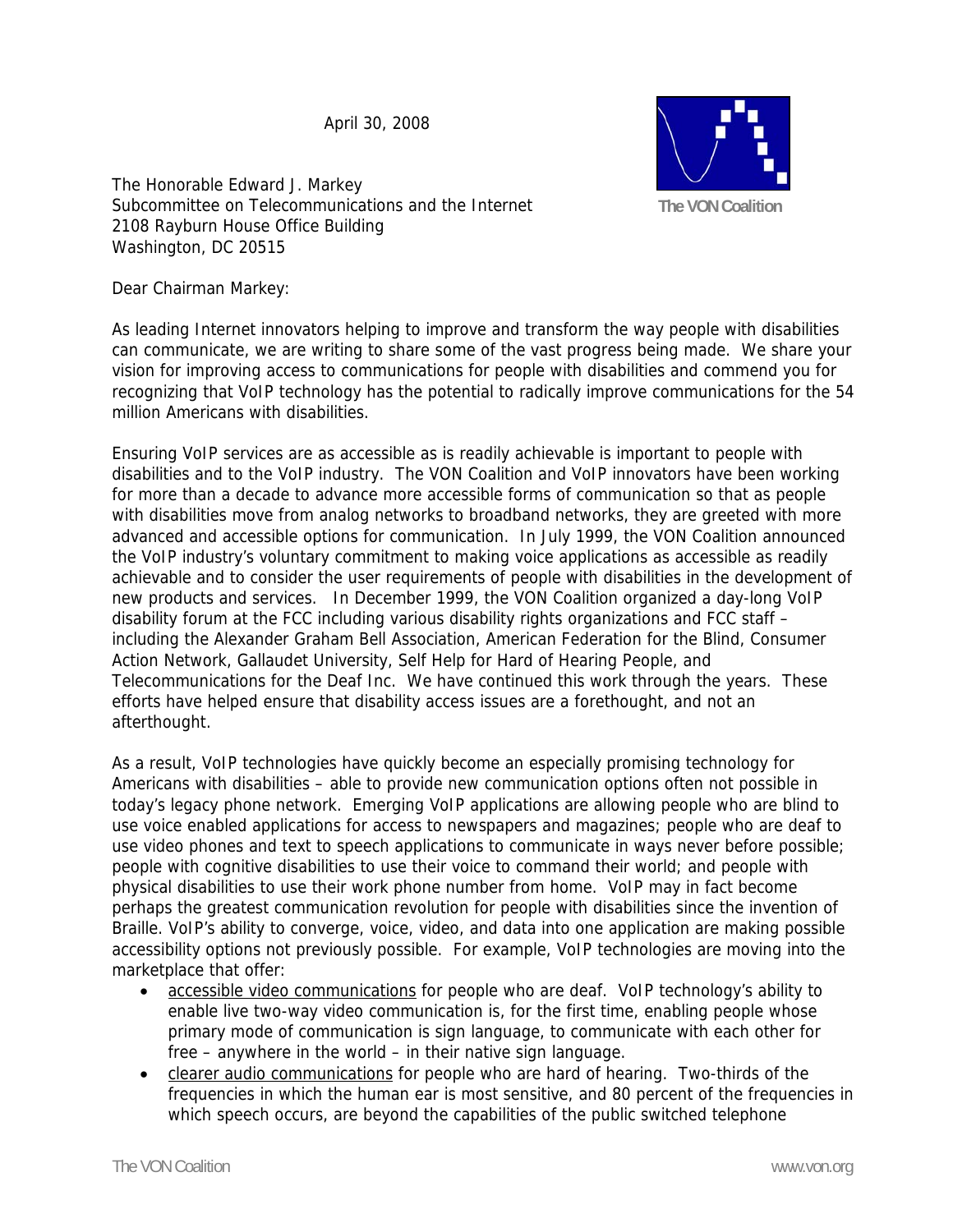network. Many VoIP providers are now rolling out "high definition" or "wide-band" voice service which take a quantum leap over the PSTN's audio limitations.

• simultaneous transmission of information to consumers in text, audio and video for people with cognitive or multiple disabilities. By combining voice with computing power, new services are being created that offer people with physical disabilities the ability to utilize voice recognition, and enables new kinds of real time text support for those with hearing disabilities.

VoIP is quickly becoming a truly transformative technology for people with disabilities, because VoIP providers have already taken significant steps to make their products and services accessible, and are committed to continuing that progress. Interconnected VoIP providers, for example, already contribute to the Telecommunication Relay Service (TRS) fund, meet section 255 requirements ensuring disability access to equipment, make materials available in accessible formats, enable TTY capability, and provide 711 dialing capabilities to their customers. In addition, there are now already more than 50 Hearing Aid Compatible VoIP enabled phones on the market. In a dynamic and competitive market, VoIP providers have voluntarily developed technologies that often go beyond traditional PSTN phone accessibility – for example converting inaccessible voicemail into text –mail, giving voice to once text-only blogs and social networking sites, or enabling voice recognition based Internet search services.

Instant messaging software, now almost universally integrated with VoIP, has also helped launch a transformative new era in disability communication – enabling people with disabilities to, for the first time, communicate around the globe with a combination of sign language over video, real time text, and wide-band audio. This ability to converge voice, video, instant messaging and data into one application makes these services inclusive by design and capable of overcoming many of the inherent limitations that limit people with disabilities when using legacy PSTN technologies. As Wikipedia describes it, "[i]nstant messaging opens new methods of spontaneous communication for people that have an impairment in hearing, auditory processing, or speech. It is considered by many a powerful way to allow equal opportunities in communication, without the aid of special devices or services designed for users with hearing loss." $1$ 

The attached disability white paper offers a few examples of some of the powerful new tools that VoIP technology is enabling and demonstrates more than a decade of progress that the VoIP industry has made in making VoIP the most accessible of all voice communication technologies. It is one of the reasons why major institutions serving people with disabilities, companies meeting their Americans with Disabilities Act (ADA) requirements, and even the federal government have turned to VoIP technologies to help serve their disability access needs. We are extraordinarily proud of these accomplishments and the ways in which these technologies are improving the lives of people with disabilities.

As the committee examines what isn't happening, we want to make sure you have a full understanding of some of the exciting things that are happening. What has enabled this diversity of VoIP enabled disability access tools is an environment where innovators have been free to create largely devoid of prescriptive regulations. In order to ensure these exciting opportunities continue to prosper and evolve, we believe the committee ought to continue its pro-innovation policies that have enabled these accessibility improving tools to develop. However, we are

 $\overline{a}$ 

The VON Coalition  $\overline{a}$  - 2 - www.von.org www.von.org <sup>1</sup> http://simple.wikipedia.org/wiki/Instant\_messaging#Effects\_on\_people\_with\_an\_auditory\_or\_speech\_disability